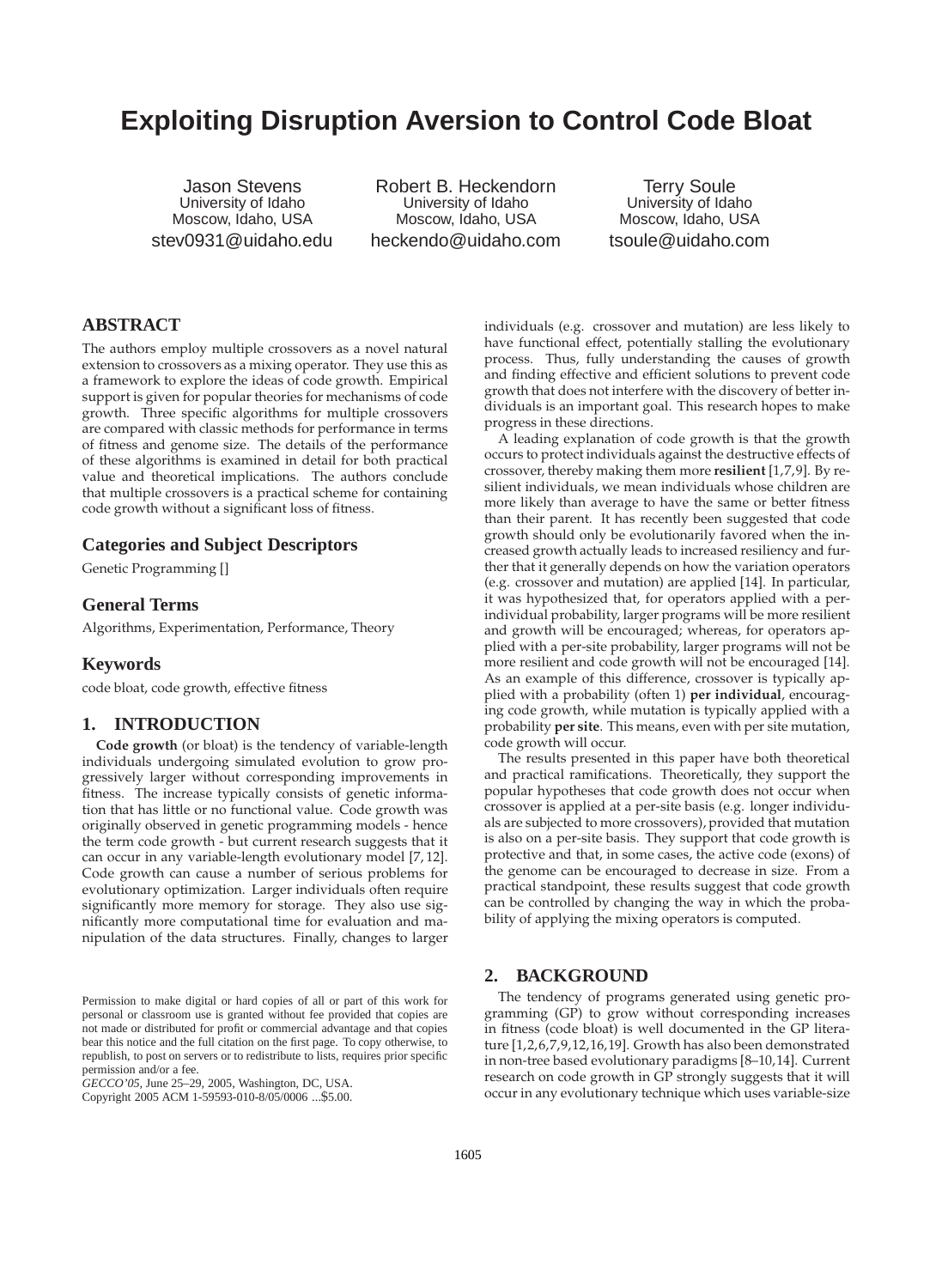representations [7, 12] and Langdon has shown that growth can occur in non-population based search techniques [3].

In roughly-equivalent theories, Nordin and Banzhaf, McPhee and Miller, and Blickle and Thiele have argued that code growth occurs to protect programs against the destructive effects of crossover [1, 7, 9]. Very generally, the theory is that, as the ratio of the size of the functionally important regions (exons) to total genome length decreases, the probability that a crossover will affect (and in particular damage) functionally important regions also decreases. Several studies have confirmed that crossover is much more likely to decrease fitness than to increase fitness (destructive crossovers) [5, 11, 17, 19] and, in most evolutionary models, different regions within an individual's 'genome' have different functional importance. The extreme example is inviable regions [13, 15]: regions that, even if changed, can not have an effect on the individual's fitness. There is generally a limit to how small the functionally important regions of a genome can get without harming fitness. So, in variable-length individuals, the ratio is manipulated primarily by increasing the length of regions of the genome that are functionally less important.

However, a decrease in the ratio of the size of functionally important regions to total genomic length is only protective if the probability of changing any given site in the genome (e.g. bit in a binary GA, node in a tree based GP, etc.) is independent of the overall genome length. On the contrary, if the probability of changing a particular site is proportional to the length of the genome, then adding less important regions simply increases the overall probability of change.

In particular, in an evolutionary system, mutations are typically applied with a per-site probability. Thus, the probability of changing a functionally important site is independent of the overall length of the genome. It has been confirmed that mutations applied with a per-site probability do not encourage growth and can even discourage it [14]. However, if the number of mutations per individual is fixed, meaning that as the individual grows longer the probability of any specific site being mutated decreases, then growth is encouraged [17].

Similarly, in tree-based GP, crossover encourages growth because the probability of a node being affected by crossover decreases as the size of the tree increases. Each individual is subjected to one crossover per generation or iteration regardless of the individual's size and the average size of the crossed branches (i.e. the average number of nodes affected by crossover) is generally independent of the individual's size. It has been shown that, in models where the number of sites affected by crossover is a function of the individual's size, growth is not encouraged [14].

Previous experiments have explored adjusting mutation rates with size but have not adjusted crossover rates with size. If larger individuals would be subjected to more crossovers, eliminating the protective resilience of a large total genome size, code growth might not occur. Previous work reviewed above suggests that, in this case, growth will not be encouraged.

The experiments in this paper are designed to explore this hypothesis. In addition to examining a significant question regarding the causes of code growth, the results of these experiments may demonstrate a novel, and in some sense, more natural solution to the problem of code growth.

More specifically, the fact that code bloat may be a reaction

to disruptive pressures suggests that we may be able to use this reaction to contain code bloat. Since it is not possible to remove the disruptive features of crossover and mutation, it might be possible to have the algorithm avoid bloated entries if disruption increases by length. Therefore, we propose to vary the intensity of disruption by varying the number of crossovers in order to control growth but remain with useful GP.

- 1. We hypothesize that, if we increase disruption with size, that the code will reach a balance between defense and allowable disruption.
- 2. Furthermore, we hypothesize that, if the solutions can be found in the set of solutions whose length produces only relatively low disruption, the algorithm performance will not be hurt and answer quality in terms of length will improve.

In the next section, we will explain the test problems and algorithms we will use. This will be followed by a section discussing our results for each problem and some general observations.

# **3. THE TEST PROBLEMS**

To test our hypotheses, we use two test problems and four different approaches to increase the disruptive affects of crossover with size of the genome. The test problems use radically-different representations, but both allow variablesize genomes. The four approaches include three ways to increase disruption and a fourth as a control.

The first problem is the <sup>0</sup>-1-4's problem [18]. This problem is an idealized problem designed to easily test the insertion of introns represented by <sup>0</sup>'s. The gene is a variable-length string of <sup>0</sup>'s, <sup>1</sup>'s and <sup>4</sup>'s. The fitness is how close the sum of the values in the string comes to a given fixed value. In our case, the value was <sup>100</sup>.

The second problem is a general, tree-based GP function regression problem. This provides an opportunity for a practical demonstration of code growth control. This is a more practical test problem than the first and can, in conjunction with the first, be used to suggest that the behaviors we document represent a general rule rather than just an artifact of a specific problem.

In our experiments, we will try four different approaches to increase the disruptive pressure on the population (also referred to as destructive crossover). In all cases, but the control, the total number of crossovers occurring during the mixing phase between two selected parents is dependent on the sum of the sizes of the parents involved. No attempt is made to prevent the areas altered by previous crossovers from being selected for alteration again in the same pairing. While the use of multiple crossovers may seem strange at first, it is a natural extension of a single crossover and is similar to the way mutation is used. To some degree, this simulates the varying number of crossover points that may occur by random processes in biological crossover.

In the **HardEdge** approach, a size parameter <sup>P</sup> and a crossover parameter  $c$  are used. If the average size of the two parents is  $\alpha$  then the **total** number of crossovers performed,  $N_c$ , is

$$
N_c = \begin{cases} 1 & \text{if } \alpha \le P \\ 1 + c & \text{otherwise} \end{cases}
$$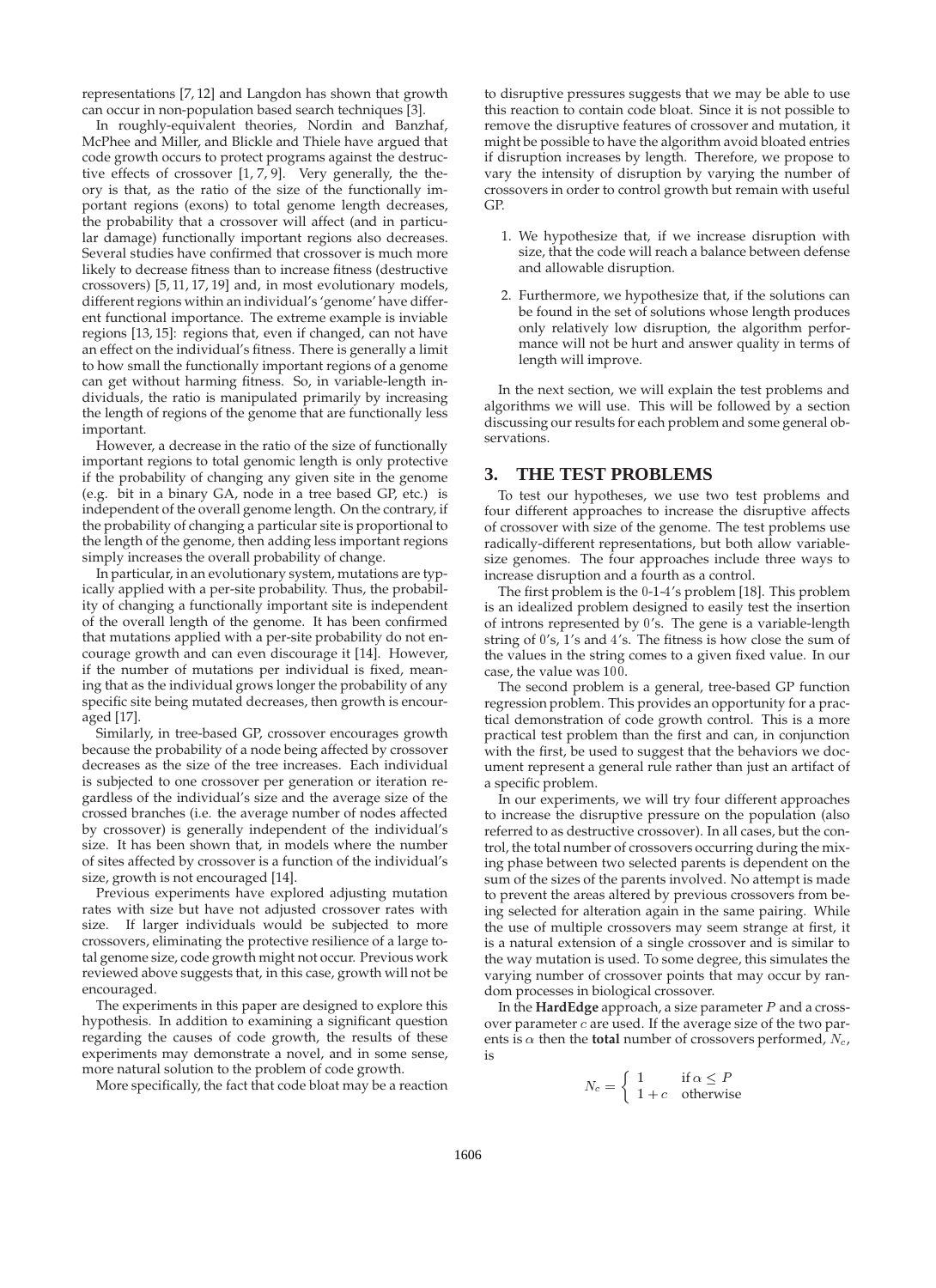For a pressure point  $P = 30$  and  $c = 2$ , one crossover would be performed when the average size of the parents was less than or equal to <sup>30</sup>, while <sup>3</sup> crossovers would be performed if the average size was larger. Table 1 shows the number of crossovers by average size for a typical set of parameters <sup>P</sup> and c.

In the **SoftEdge** approach, a size parameter called the granularity  $G$  and a constant  $c$  are used. The total number of crossovers performed is:

$$
N_c = \begin{cases} 1 & \text{if } \alpha < G \\ c\lfloor \alpha / G \rfloor & \text{otherwise} \end{cases}
$$

As the length increases for the <sup>0</sup>-1-4's problem(and as the number of nodes increases for the symbolic regression problem), a steadily-increasing signal of disruption is applied.

The **MultiEdge** approach is a cross between the soft and HardEdge. Parameters  $G$ ,  $P$ , and  $c$  are chosen. The total number of crossovers performed is:

$$
N_c = \begin{cases} 1 & \text{if } \alpha \le P \\ c \lfloor \alpha / G \rfloor & \text{otherwise} \end{cases}
$$

Table 1 shows some typical values of  $N_c$  for various example parameter settings and crossover schemes. In all non-control cases, the disruptive pressure can be increased by reducing the size of parameters  $P$  and  $G$ , where applicable, and increasing the size of .

Table 1: The Number of Crossovers, N<sub>c</sub>, Dictated by Hard-**Edge**  $(P = 40, c = 2)$ , **SoftEdge**  $(G = 20, c = 1)$ , **MultiEdge**  $(P = 60, G = 20, c = 2)$ 

| <b>Size</b> |   |                | HardEdge SoftEdge MultiEdge |
|-------------|---|----------------|-----------------------------|
| 10          |   |                |                             |
| 20          |   |                |                             |
| 30          |   |                |                             |
| 40          |   | 2              |                             |
| 50          | 3 | $\overline{2}$ |                             |
| 60          | 3 | 3              |                             |
| 70          | 3 | 3              | 6                           |
| 80          | 3 |                |                             |
| 90          | 3 |                |                             |
| 100         | 3 | 5              | 10                          |

#### **4. RESULTS**

We first present the results from the experiments on the 0-1-4's problem. Then, we present the GP problem and compare them.

#### **4.1 The 0-1-4's Problem**

In this problem, we have a variable-length gene composed of a string of <sup>0</sup>'s, <sup>1</sup>'s and <sup>4</sup>'s. The fitness function is:

$$
fitness = 100 - |100 - \sum_{x \in gene} x|
$$

The goal is to maximize the fitness. The maximum fitness is <sup>100</sup>. This problem has the nice feature that the <sup>0</sup>'s are clearly introns, the <sup>4</sup>'s are an optimal choice for compact code, and the <sup>1</sup>'s allow for smaller steps in fitness so that the loss of a <sup>1</sup> is not as bad as a loss of a <sup>4</sup>. For a control, we ran a GA on the problem with a single 2-point crossover for each mating. The

details of the algorithm are described in the tableau in Table 2. It is important to note that the size of the crossover segment size for constant crossover is strongly biased to short lengths. This makes the average size of the crossover essentially a small constant and makes the amount of disruption similar, within a constant, in size to that seen in tree-based crossover.

For all the graphs that follow, the median of the population was chosen as the measure. We believe that this best removes aspects of outliers and allowed us to collect quartile statistics. However, the use of mean instead does not alter the appearance of the graphs to any great degree.

Figure 2 shows both the median size and fitness of the populations averaged over <sup>100</sup> runs for the <sup>0</sup>-1-4's problem. Our control cases correspond to the work of Soule et al. [18]. We find, as did Soule et al., that crossovers that averaged a constant size encouraged code growth, while crossovers whose crossover segment grew proportionally showed little code growth. We also see that the rapidly growing code could afford to maintain a fitness close to maximum throughout the population, while damage from the proportional crossover caused less than perfect fitness in the populations.

SoftEdge, HardEdge, and MultiEdge algorithms were also run on the same problem with all the same conditions as for constant crossover, except that multiple crossovers were performed as described in the previous section. This increases the damage done, while preserving the exchange of genetic material as the mechanism. The parameters control the strength of the size-relative disruptive pressure. Figure 2 shows that, in all three cases, the size is limited to just below the size boundary where the increased number of crossovers begins, although SoftEdge had the unexpected property that individuals would go beyond a soft edge when it was not required to achieve good fitness only to return to that edge at some later point. That is, individuals would often approach a soft edge, pass it, and suddenly come back to it later.

On average, all three methods performed statistically better at limiting size than the proportional crossover control algorithm. The corresponding fitness graph in the same figure shows that fitness for the three methods is, on average, better in the population than with the proportional crossover. The data supports this as a true difference (the error bars do not intersect as the graph approaches 100 generations for GP or 2000 generations for GA); however, error bars are not included so that the graphs can remain readable.

In most trials, we ran with sufficient pressure to significantly slow growth. For SoftEdge and MultiEdge, the growth was stopped by the first increase (edge) in the number of crossovers, but occasionally the population moved beyond the first edge to the second edge before being forced back to the first edge. The result is that some runs have populations with a median size that is between the first and second increase in the number of crossovers.

For the <sup>0</sup>-1-4's problem, the punishment in terms of numbers of extra crossovers necessary to control code growth was small. A c value of 2 or more was effective for HardEdge, while a  $c$  value of 1 or more was effective for SoftEdge and MultiEdge. In both fitness and code size, SoftEdge was less effective than either HardEdge or MultiEdge.

One of the more surprising results of these experiments relates to the concept of resilience, or **effective fitness** [9]. Effective fitness is the idea that, under the pressures of destructive operators, individuals are more fit if they have a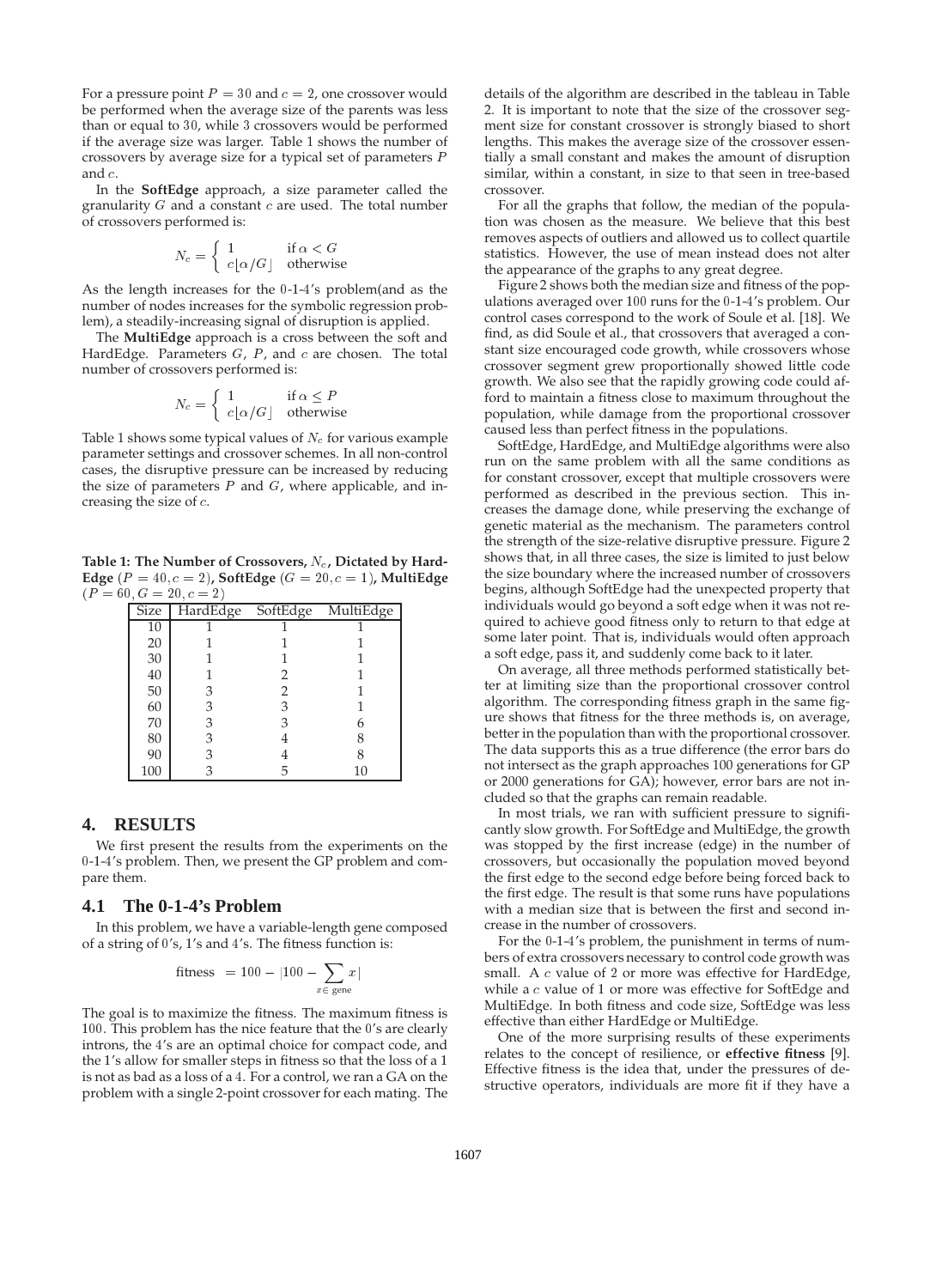

**Figure 1: Average median (the average of the medians) number of 4's of individuals over** <sup>100</sup> **runs of the** <sup>0</sup>**-**1**-**4**'s problem.** SoftEdge( $G = 5, c = 1$ ), SoftEdge( $G = 25, c = 1$ ), **SoftEdge**( $G = 50, c = 1$ ), MultiEdge( $P = 30, G = 20, c = 1$ ) 1)**.**

"higher chance of reproducing accurately" [4]. There are two processes that can improve effective fitness. The first is insertion of introns, or inactive code, which has a protective benefit for the exons. The second is the reduction in either the number of exons or the size of the active-code region. This is referred to as **active-code compression** [4]. In Figure 3, we see graphs of the average median number of <sup>1</sup>s and <sup>0</sup>s that make up the individuals in <sup>100</sup> sample run populations. Notice that, with moderate to heavy application of disruptive pressure, not only are the introns in the form of <sup>0</sup>s removed, but so are the <sup>1</sup>s which only increase the size of the activecode region of the individual. That is, we see a strong push for active code compression. Figure 1 shows the corresponding increase in <sup>4</sup>s to create the needed fitness. All of this is in strong contrast to the fact that no such compression occurs for the control algorithms as we see in Figure 3.

We found that the parameters selected for destructive crossover are critical to the effectiveness of the GA. With parameters that apply too much pressure, we saw that the fitness is sacrificed to some degree in order to minimize size. With HardEdge, a pressure point set low to where individuals must pass it to achieve maximum fitness does not retard code bloat, since individuals simply pass the edge in order to achieve optimum fitness (once the hard edge about the pressure point is passed, there are no more edges to retard code bloat). Fortunately, the range of parameters that work well for this problem is large. Even using less-than-optimal parameters, we still see good results.

We also experimented with increasing the destructive crossover pressure by changing the parameters gradually during execution. We found the effects most encouraging. By gradually increasing pressure, we were able to completely remove all introns (0s) from populations when poor choices were made for initial parameters. From these results, we believe that destructive crossover may have practical applications for compressing solutions in addition to retarding code bloat.

We have seen in this section that with the <sup>0</sup>-1-4's problem not only is code growth severely retarded while maintaining fitness, but that active code compression is observed. This problem had nice diagnostic features, but will this work in a classic genetic programming environment? In the next section, we pick a problem whose encoding and optimization algorithm are quite different to see if these observations might have general applicability.

#### **4.2 The GP Problem**

For this problem, we use a symbolic regression problem. The goal is to use a tree based GP to estimate a function based on a set of sample points. The function we targeted was  $f(x) = x^2 - 3x + 2$  with sample points  $\mathcal{S} = \{-4, -3, -1\}$  $2, -1, 0, 1, 2, 3, 4$ . Each gene maps directly to an estimating function,  $f$  over the same domain as the target function,  $f$ . The fitness is defined as:

$$
\text{fitness} = \sum_{x \in S} (f(x) - \hat{f}(x))^2
$$

The goal is to minimize the fitness. The minimum fitness is <sup>0</sup>. Double-precision constants were used and crossover was the only evolutionary operator. We believe that it is the lack of mutation that accounts for why the GP was not able to do better for fitness (without mutations, the GP must manipulate available high-precision, non-integer constants to approximate integer constants).

Our control algorithm is a tree-based GP with a population size of <sup>64</sup>. Crossover is a subtree exchange where the root of the subtree is uniformly selected from all nodes but the root. It is important to see that, in the majority of cases, the subtree is very small. This is comparable to the strong bias for short crossover segments in our constant crossover algorithm in the previous problem. The details of the GP implementation can be found in the tableau in Table 3. Finally, for practical reasons, we control runaway code bloat with a 64; <sup>000</sup> node allocation limit for the population. This is an average of <sup>1000</sup> nodes per individual. We will indicate in the text where this affects our results.

In Figure 4, we see that the control algorithm using a single crossover operation results in the expected runaway code growth. The SoftEdge algorithm, which produces a mild but ever-increasing resistance to code growth, seems to actually **accelerate** code growth! We noticed many occasions where light but increasing pressure appears to accelerates growth. We will investigate this more thoroughly in future work. The apparent flattening of these two curves in later generations is due to the node allocation clipping. In fact these curves, when unbounded, rapidly stall the program with huge trees.

For HardEdge and MultiEdge we see that code growth is contained and asymptotic to the edge imposed by the  $P = 150$  for these tests. The accompanying fitness graph shows that, except for SoftEdge, the average median of the population is the same. Error bars would reinforce this idea, but were left off for clarity. The performance of SoftEdge is not as good on average.

Picking a strong enough disruptive pressure was important in getting the code growth contained in GP. This is demonstrated in Figure 5(Right). Here, we see the HardEdge algorithm applied with varying degrees of punishment. The more rapid the rise in number of crossovers with size, the stronger the disruptive pressure. Both algorithms which had insufficient pressure demonstrated strong growth. (The flattening of the highest curves is again due to the node allocation limit.) The curves for medium and heavy destruc-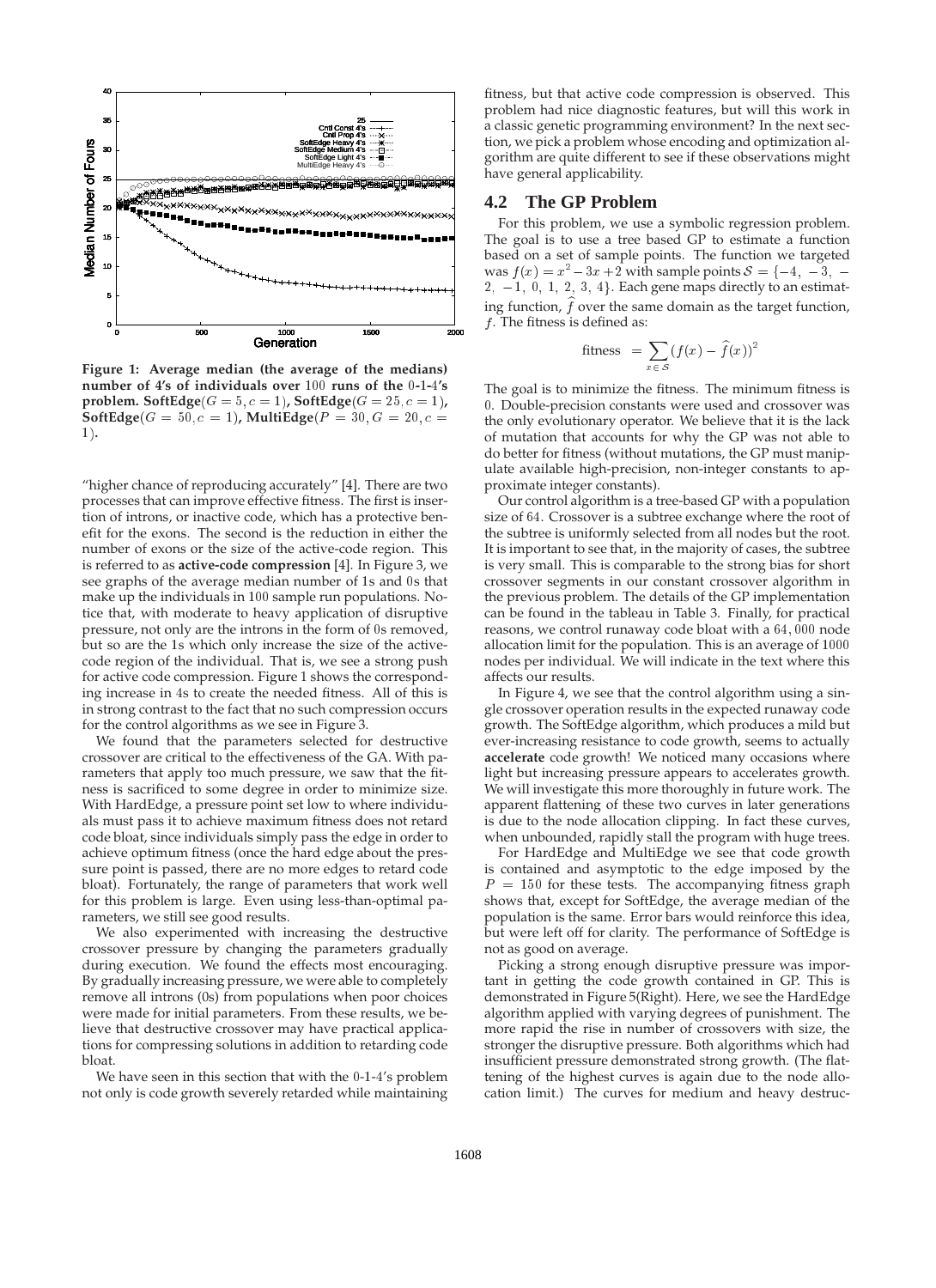

**Figure 2:** Average median size and fitness over 100 runs of individuals for the 0-1-4's problem. SoftEdge( $G = 50, c = 1$ ),  $\textbf{HardEdge}(P = 50, c = 4)$ ,  $\textbf{MultiEdge}(P = 50, G = 25, c = 1)$ .



**Figure 3: Average median number of ones (Left) and zeros (Right) of individuals over** <sup>100</sup> **runs of the** <sup>0</sup>**-**1**-**4**'s problem.**  $\text{SoftEdge}(G = 5, c = 1)$ ,  $\text{SoftEdge}(G = 25, c = 1)$ ,  $\text{SoftEdge}(G = 50, c = 1)$ ,  $\text{MultiEdge}(P = 30, G = 20, c = 1)$ .



**Figure 4: Average median size and fitness of individuals over** <sup>100</sup> **runs of the function regression problem. SoftEdge**(G <sup>=</sup>  $100, c = 1$ , HardEdge( $P = 150, c = 14$ ), HardEdge( $P = 150, G = 15, c = 1$ ). Note that average median fitness is approxi**mately average best fitness.**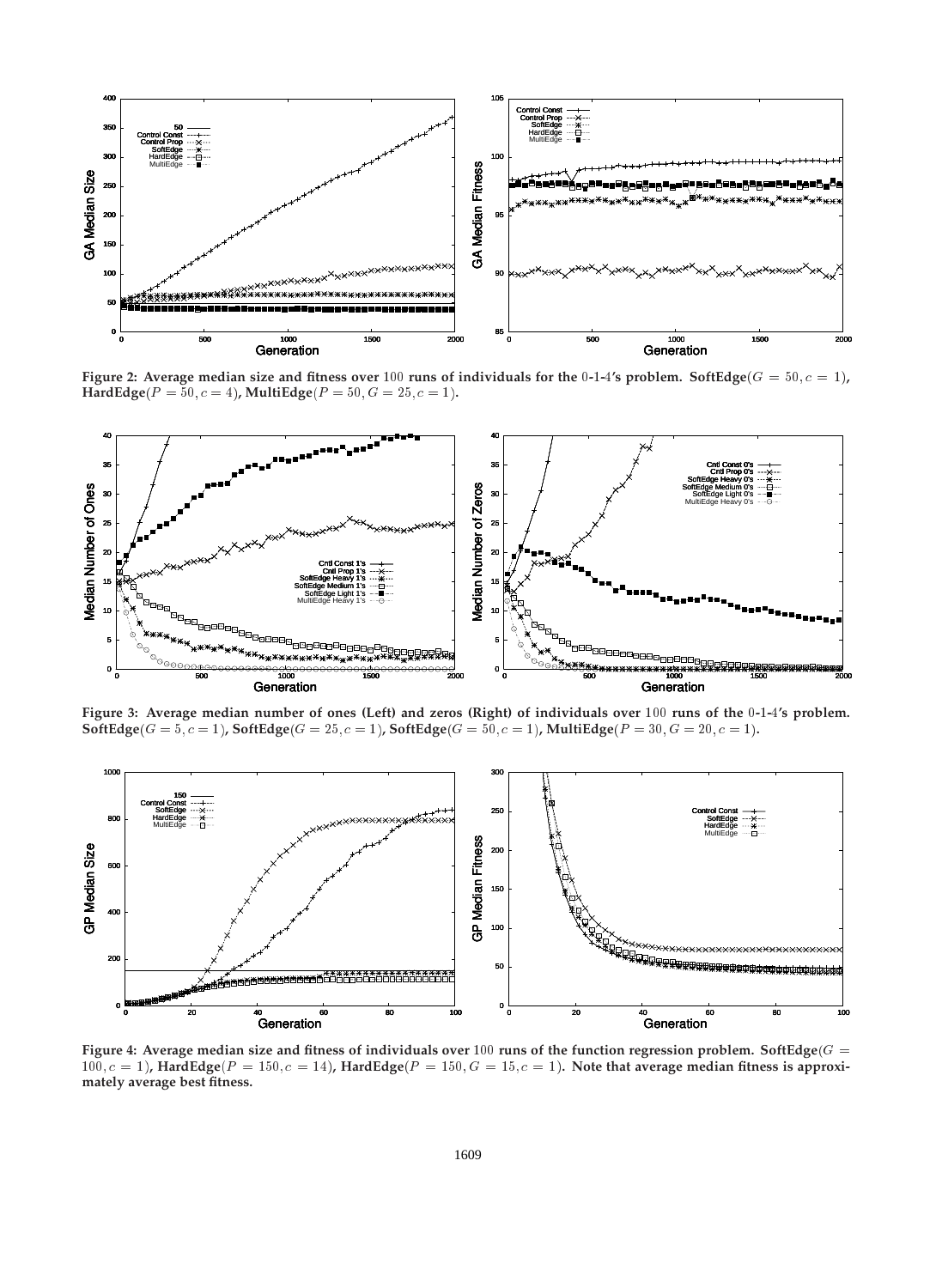

Figure 5: Left: Average median size of individuals in the population over  $100$  example runs of HardEdge Light( $P = 150$ ,  $c =$ 4), HardEdge Medium  $(P = 150, c = 9)$ , HardEdge Heavy  $(P = 150, c = 14)$ . Right: Average median size of the population over 100 runs under various disruptive pressures. All with a  $P = 150$ . HardEdge Light  $(P = 150, c = 4)$ , HardEdge Medium  $(P = 150, c = 9)$ , HardEdge Heavy  $(P = 150, c = 14)$ , MultiEdge Light  $(P = 150, G = 50, c = 4)$ , MultiEdge Medium  $(P = 150, G = 15, c = 9)$ .

tive pressure, as described by the parameters in the caption for the figure, are clearly bounded by the edge induced by  $P = 150.$ 

An example of several individual runs that exemplify the size curves of light, medium, and heavy disruptive pressure is presented in 5(Left). In Figure 5(Left), we see in this one example that applying too little pressure may result in excessive growth. When enough pressure is applied, growth is contained. In general for this problem, it was found that a  $G \leq P/10$  was required for MultiEdge to control the growth. As in the <sup>0</sup>-1-4's problem if too little pressure is applied, this may actually **encourage** code growth! We suspect this is an adaptive protection mechanism.

For GP, SoftEdge did not supply a strong enough signal to halt the growth of the trees. We speculate that SoftEdge is prone to providing a signal that essentially herds the genomes to larger sizes. We are investigating the details of this accelerated growth mechanism.

Error bars also demonstrate that, in Figure <sup>4</sup>, the fitness for HardEdge is better than the control and the fitness for SoftEdge is worse than the control. These results were unexpected and should be studied further. This may indicate that the parameters selected for destructive crossover could be manipulated to increase the fitness achieved.

The parameters selected for the destructive crossover are, once again, critical. Unlike the GA, we observed accelerated code bloat with parameters that applied too little pressure. There was a "sweet spot," where the pressure was not too low as to cause accelerated code bloat, but not high enough to sacrifice fitness or GP performance.

#### **4.3 General Observations**

Although these graphs powerfully demonstrate the control of the size of individuals in the <sup>0</sup>-1-4's problem, the choices of parameters cannot be made completely arbitrarily and are dependent on the destructiveness of the crossover operators. For HardEdge, a <sup>P</sup> set too low for individuals to achieve an optimum fitness resulted in the individuals passing <sup>P</sup> in size and increased code bloat. For SoftEdge, a <sup>G</sup> set too low also resulted in increased code bloat. For MultiEdge, problems only occurred when both <sup>P</sup> and <sup>G</sup> were set too low. A c value of 10 or more was required for HardEdge without elitism while more pressure seemed to be required for elitism (another unexpected observation).

In general, it appeared from our experiments that the GP problem required more pressure than the <sup>0</sup>-1-4's problem. We speculate that this may be because of two factors. First, the number of nodes disrupted by GP crossover was less than half of the number of loci disrupted by the GA crossover. And second, the hierarchical nature of the GP tree tended to better protect the phenotype from crossover affects than the set-like representation in the GA.

#### **5. CONCLUSIONS**

We used two very different problems: a variable-length linear genome and a tree GP to explore the use of multiple crossovers as a natural means to contain code growth. We compared three similar multicrossover algorithms to a pair of control algorithms testing for both size and fitness of the populations.

Our experiments support the hypothesis that code growth is a protective response to disruption of crossover. They support the idea that code growth can be controlled by adjusting the number of crossovers that occur in a mixing operation. They demonstrated that, in some cases, active code compression can be encouraged. We showed that, with sufficient disruptive pressure, individuals can be encouraged to remain smaller than a given size, but that, if insufficient disruptive pressure is applied, it can actually encourage code growth. Additionally, the experiments seem to indicate that better fitness (as well as worse fitness) can be achieved in special circumstances using destructive crossover.

Of the three new algorithms, MultiEdge and HardEdge implementations appear to be the best choices for containment of code growth. These implementations have been able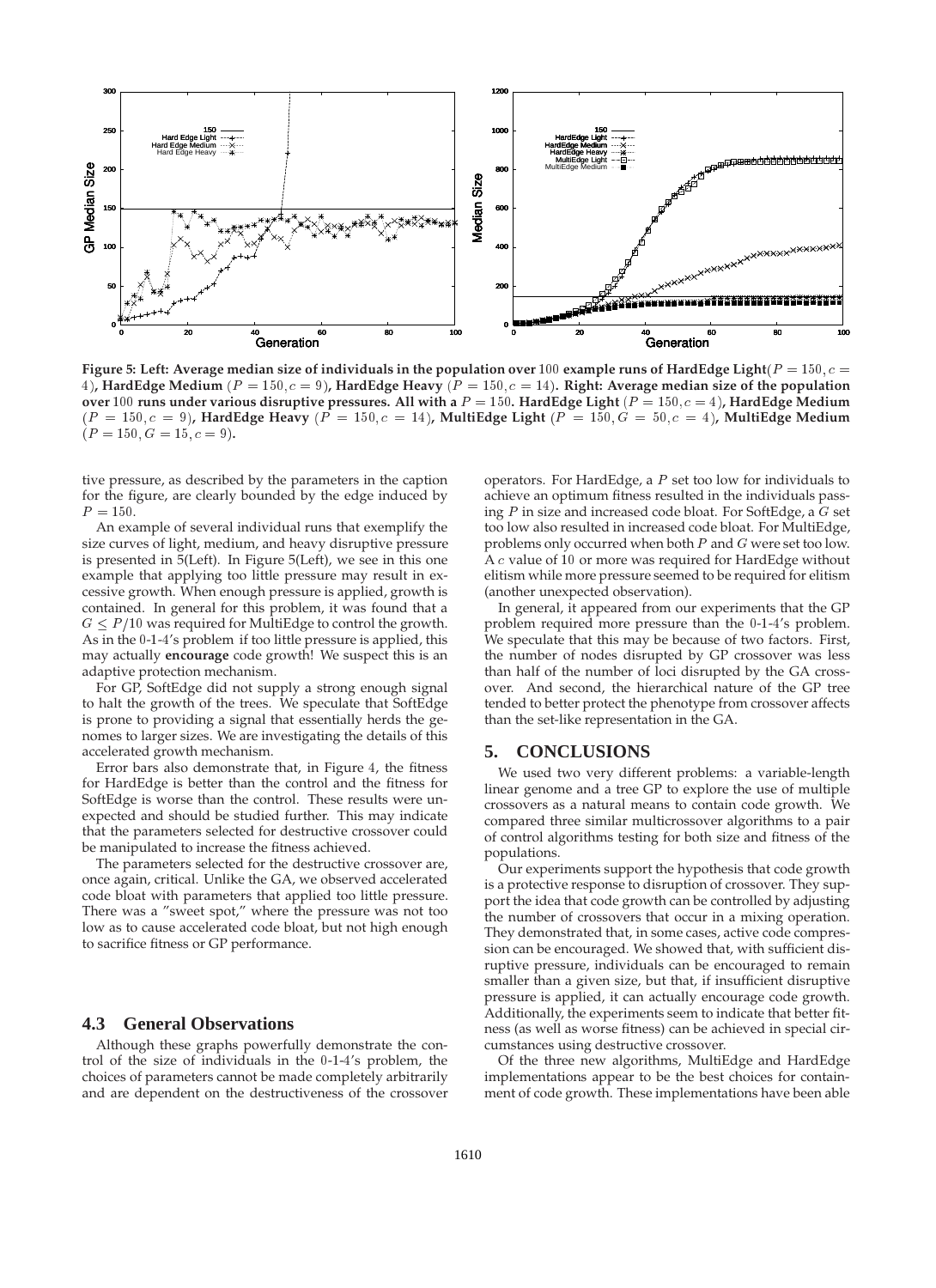| Table 2: 0s1s4s Parameters  |                                                                                            |  |
|-----------------------------|--------------------------------------------------------------------------------------------|--|
| Representation              | Strings of length $n$ composed of 0s, 1s, and 4s.                                          |  |
| Recombination               | constant crossover: 2-Point crossover with a crossover with a random segment length from   |  |
|                             | the distribution: 50% chance of length 2, 25% chance of length 4, 12.5% chance of length   |  |
|                             | 8, etc.) proportional crossover: 2-Point crossover with a crossover segment length propor- |  |
|                             | tional to string length                                                                    |  |
| Recombination Probability   | 100%                                                                                       |  |
| <b>Mutation Probability</b> | No mutation                                                                                |  |
| Parent selection            | Uniform random                                                                             |  |
| Survival selection          | Truncation selection, a new population of 48 was generated and the best 16 selected from   |  |
|                             | the 48. No elitism.                                                                        |  |
| Population Size             | 16                                                                                         |  |
| Initialization              | Random. Size uniformly distributed from 10 to 20                                           |  |

**Table 3: GP Regression**

| Representation            | Binary trees                                                              |
|---------------------------|---------------------------------------------------------------------------|
| Terminals                 | Constant values (double precision), the variable $x$                      |
| Operators                 | $+,-,*,$                                                                  |
| Recombination             | Nodes selected uniformly beneath the root.                                |
| Recombination Probability | $100\%$                                                                   |
| Mutation                  | None                                                                      |
| Parent selection          | Tournament, size 5                                                        |
| Survival selection        | Generational                                                              |
| <b>Population Size</b>    | 64                                                                        |
| Initialization            | Random (random depth, number of nodes, and node distribution in the tree) |

to consistently eliminate code bloat with proper values for <sup>P</sup> ,  $G$ , and  $c$  without harming the fitness.

This work has a lot of potential as a practical means of code growth containment without sacrificing performance; however, there were also many unexpected observations, such as the accelerated code bloat seen in the GP for SoftEdge.

This research provides many opportunities for future work. Key questions for future study include:

- 1. How does destructive crossover compare with other methods that control code bloat (in particular, parsimony pressure)?
- 2. By expanding the set of test problems, can we confirm the general conclusions we are attempting to make?
- 3. How is fitness affected (and how can it be affected) by destructive crossover? Can destructive crossover be used to improve the fitness in a population?
- 4. How is robustness affected for solutions that have been compressed by destructive crossover?
- 5. Why wasn't SoftEdge effective for GP?
- 6. What is the range of good (or effective) parameters for an arbitrary problem? (Is it going to be prohibitively difficult to select good parameters for an arbitrary problem?)
- 7. How does the relative size of P vs. the smallest good solution affect performance for HardEdge?
- 8. Why did GP with elitism appear to require more pressure (insufficient testing was conducted to be certain that elitism does require more pressure)?

9. Can we evolve the parameters for destructive crossover?

In general, our goal will be to continue to examine the mechanisms of both containment and the unexpected accelerated code growth to better understand how code disruption affects evolutionary processes.

# **6. ACKNOWLEDGMENTS**

This publication was made possible by NIH Grant Number P20 RR16448 from the COBRE Program of the National Center for Research Resources.

# **7. REFERENCES**

- [1] T. Blickle and L. Thiele. Genetic programming and redundancy. In J. Hopf, editor, *Genetic Algorithms within the Framework of Evolutionary Computation*, pages 33 – 38. Saarbrucken, Germany: Max-Planck-Institut fur Informatik, 1994.
- [2] J. R. Koza. *Genetic Programming: On the Programming of Computers by Means of Natural Selection*. Cambridge, MA: The MIT Press, 1992.
- [3] W. B. Langdon. Fitness causes bloat: Simulated annealing, hill climbing and populations. Technical Report CSRP-97-22, The University of Birmingham, Birmingham, UK, 1997.
- [4] W. B. Langdon and R. Poli. *Foundations of Genetic Programming*. Springer-Verlag, Berlin, Germany, 1998.
- [5] W. B. Langdon, T. Soule, R. Poli, and J. A. Foster. The evolution of size and shape. In L. Spector, W. B. Langdon, U.-M. O'Reilly, and P. J. Angeline, editors, *Advances in Genetic Programming III*, pages 163–190. Cambridge, MA: The MIT Press, 1999.